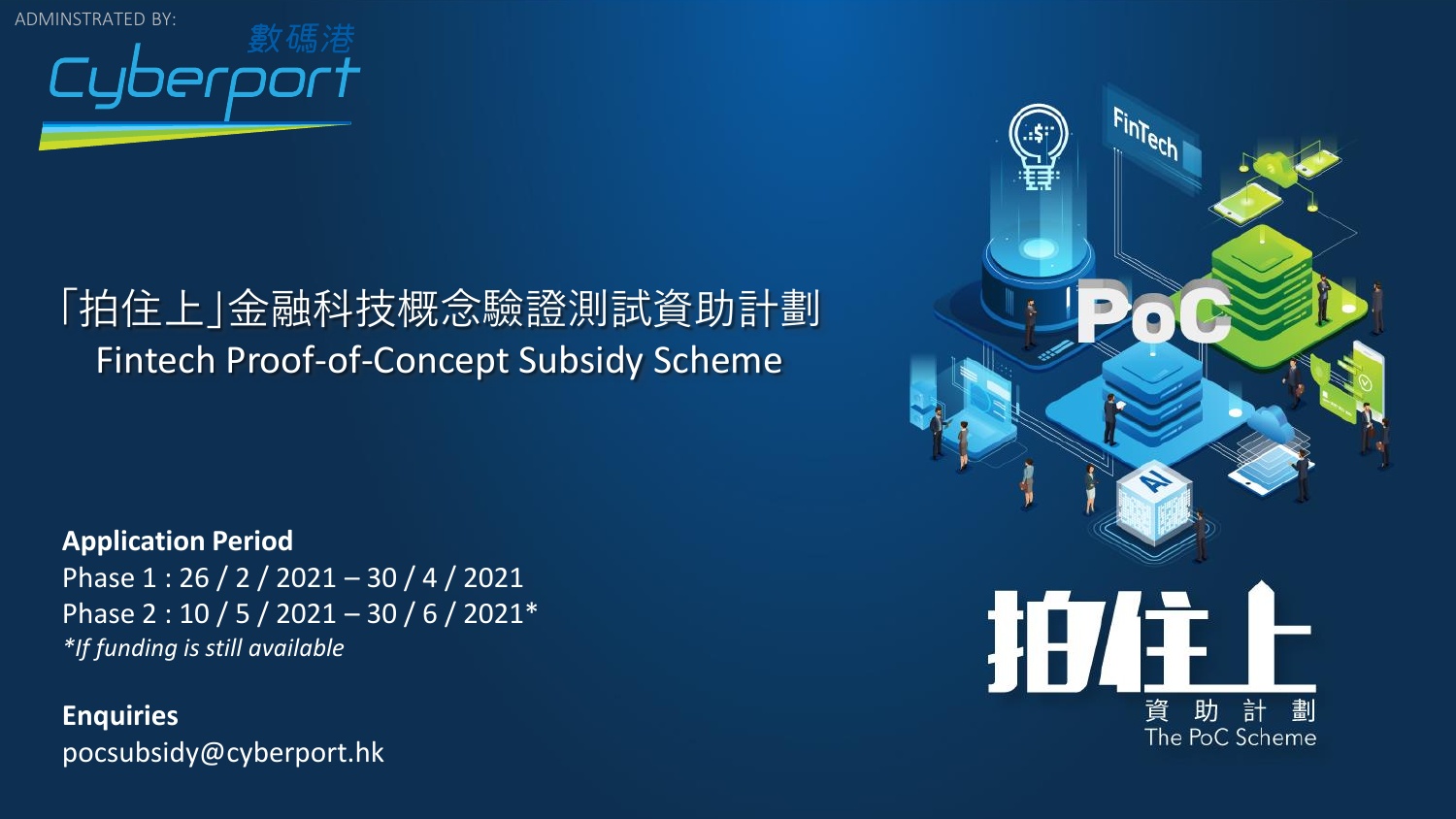## **Objective**

The Fintech Proof-of-Concept Subsidy Scheme ("PoC Scheme") aims to

encourage financial institutions ("FI") to partner up with Fintech companies to **conduct Proof-of-Concept projects ("PoC Projects") on innovative financial service products**

A total of HK\$10 million to be granted.

Applications will be accepted from 26th Feb 2021

- Phase 1: From 26th Feb to 30th Apr 2021
- Phase 2: From 10th May to 30th Jun 2021



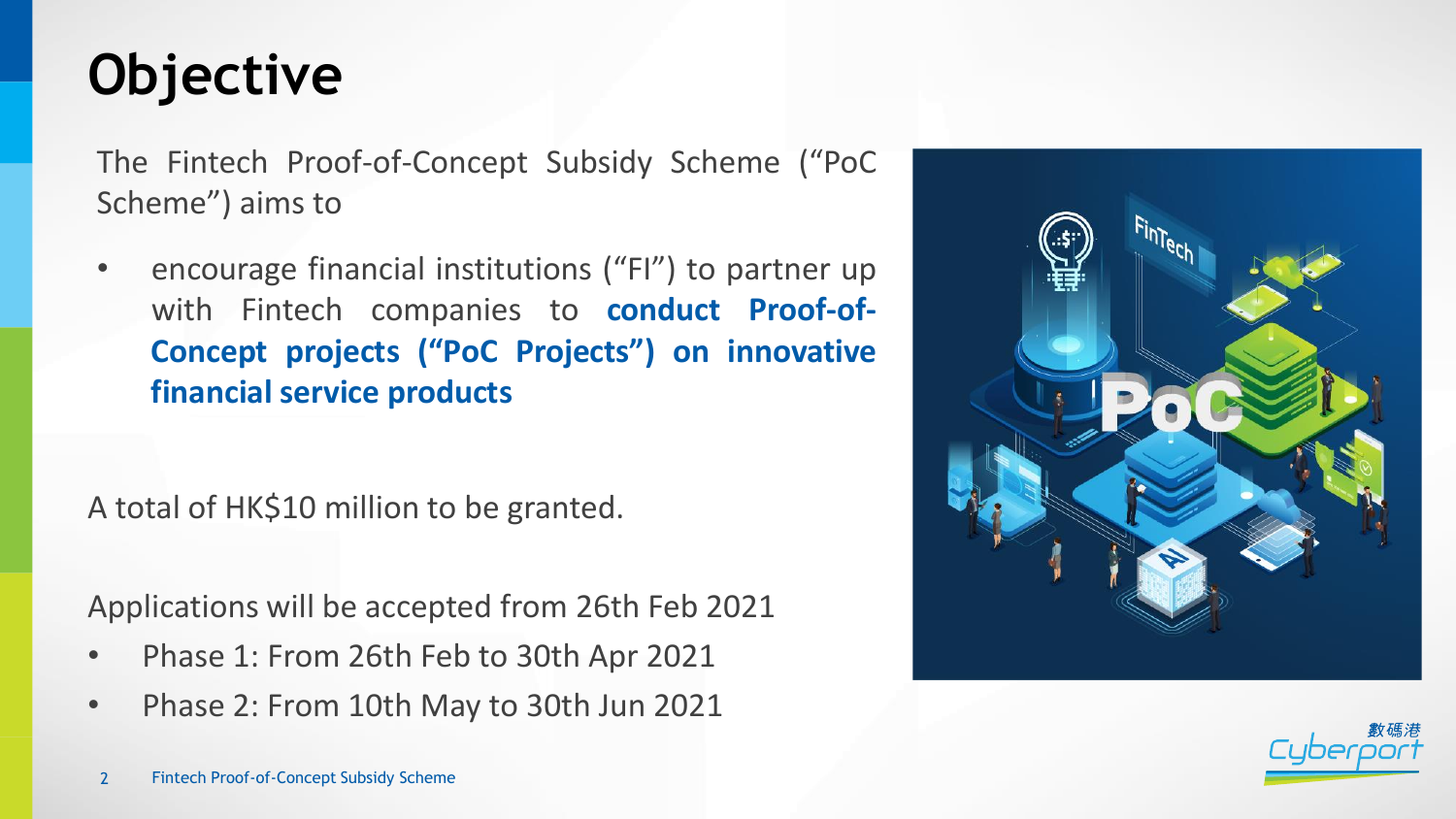# **Funding Scope**

- Early-stage funding support for the precommercialisation of leading-edge financial technologies
- 100% grant with an approved subsidy up to HK\$100,000 for each approved project
- Deserving PoC projects with greater complexity and broader usage, such as those involving cross-sector or crossboundary/border applications (e.g. the Guangdong-Hong Kong-Macao Greater Bay Area, ASEAN) may receive a grant of up to HK\$150,000
- Two instalments directly to successful Applicants:
	- a. Initial Instalment (50%): upon PoC project approval
	- b. Final Instalment (50%): One month after project completion and acceptance of all required reports
- Each successful PoC project will be funded separately

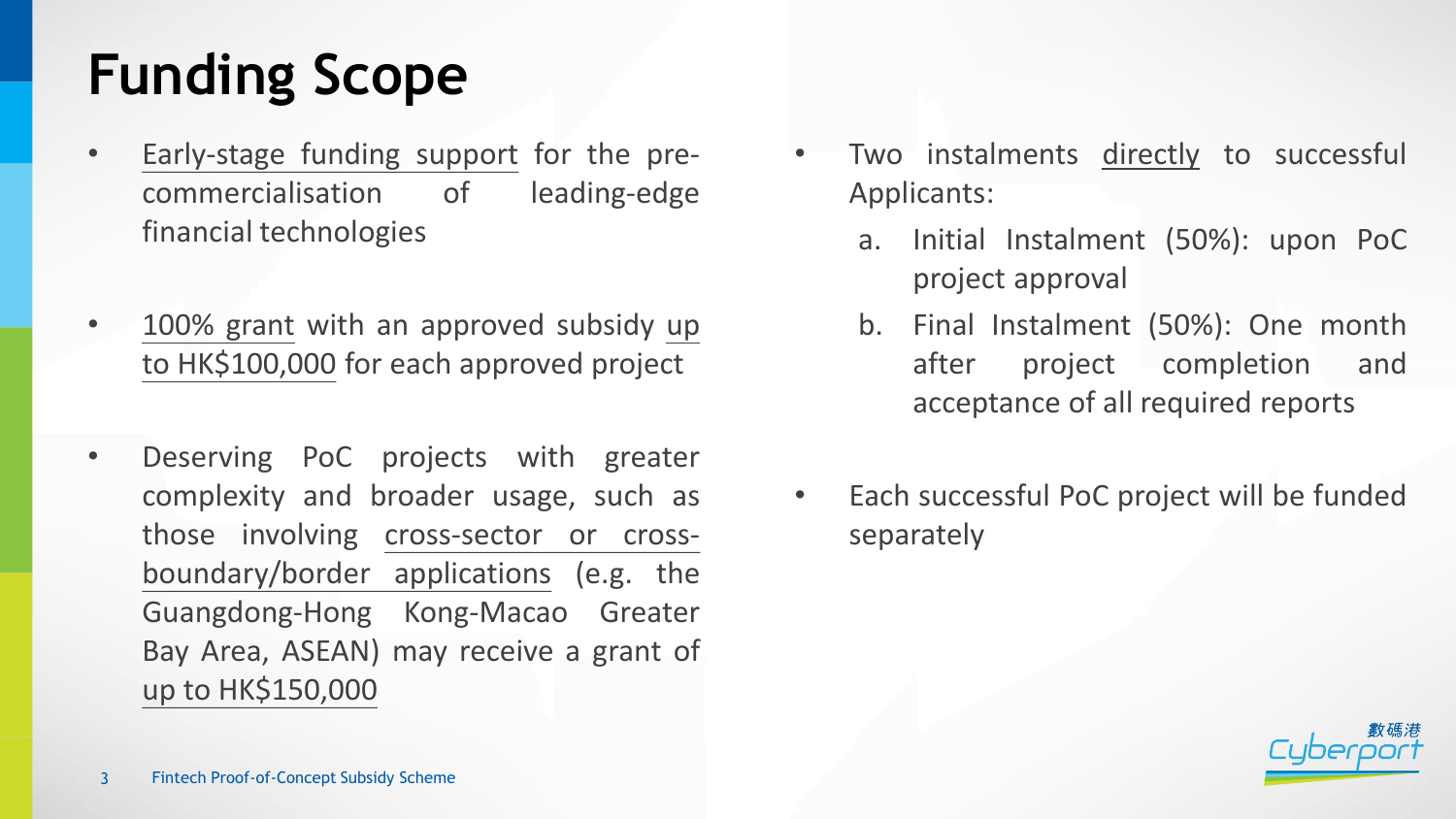# **Eligibility**

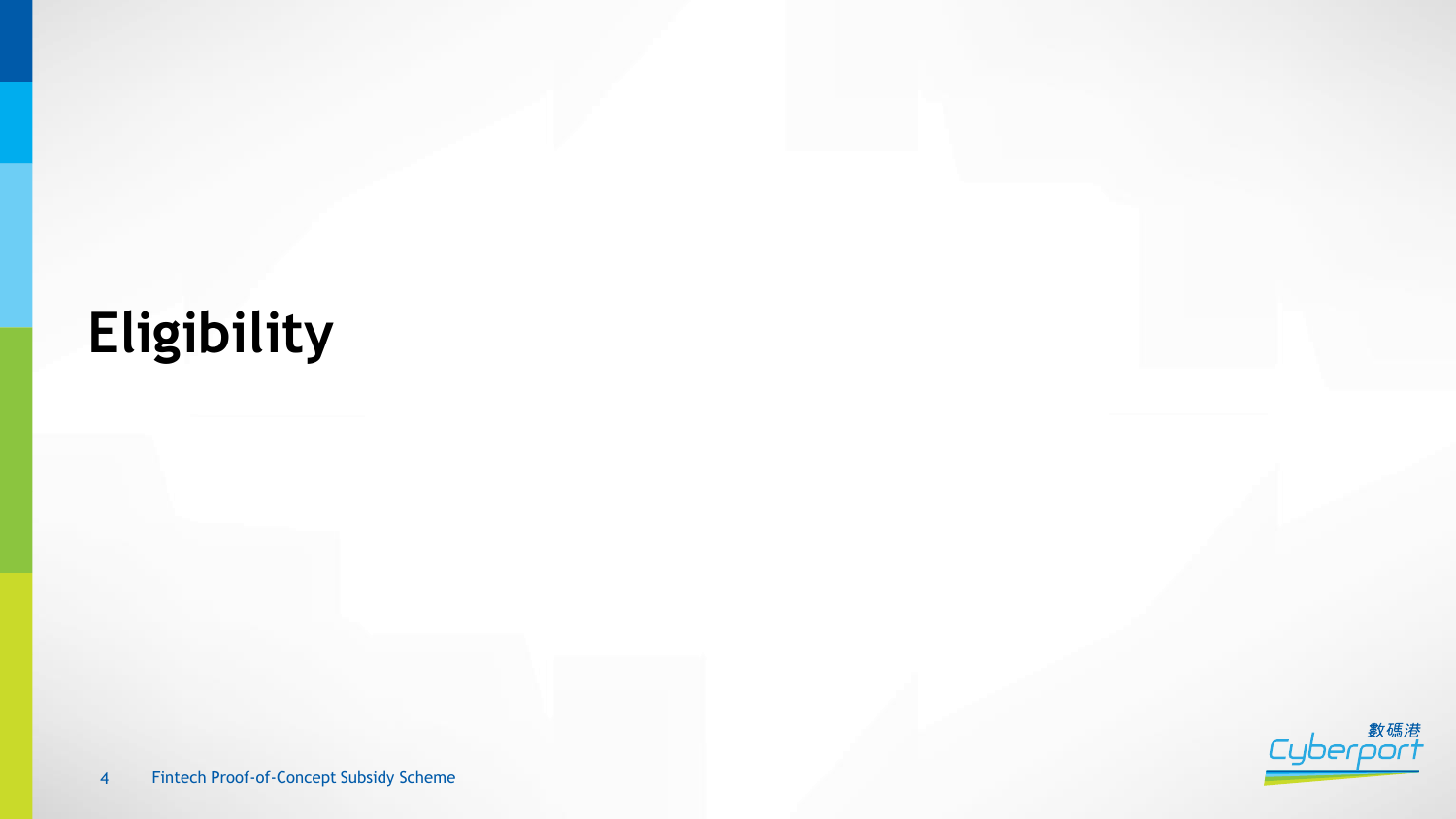# **Eligibility - Applicant**

- Be registered in Hong Kong under the Business Registration Ordinance (Cap. 310) ("BRO"); and
- Be registered and commenced its business in Hong Kong before the submission of their application; and
- Conducting substantive Fintech activities in Hong Kong

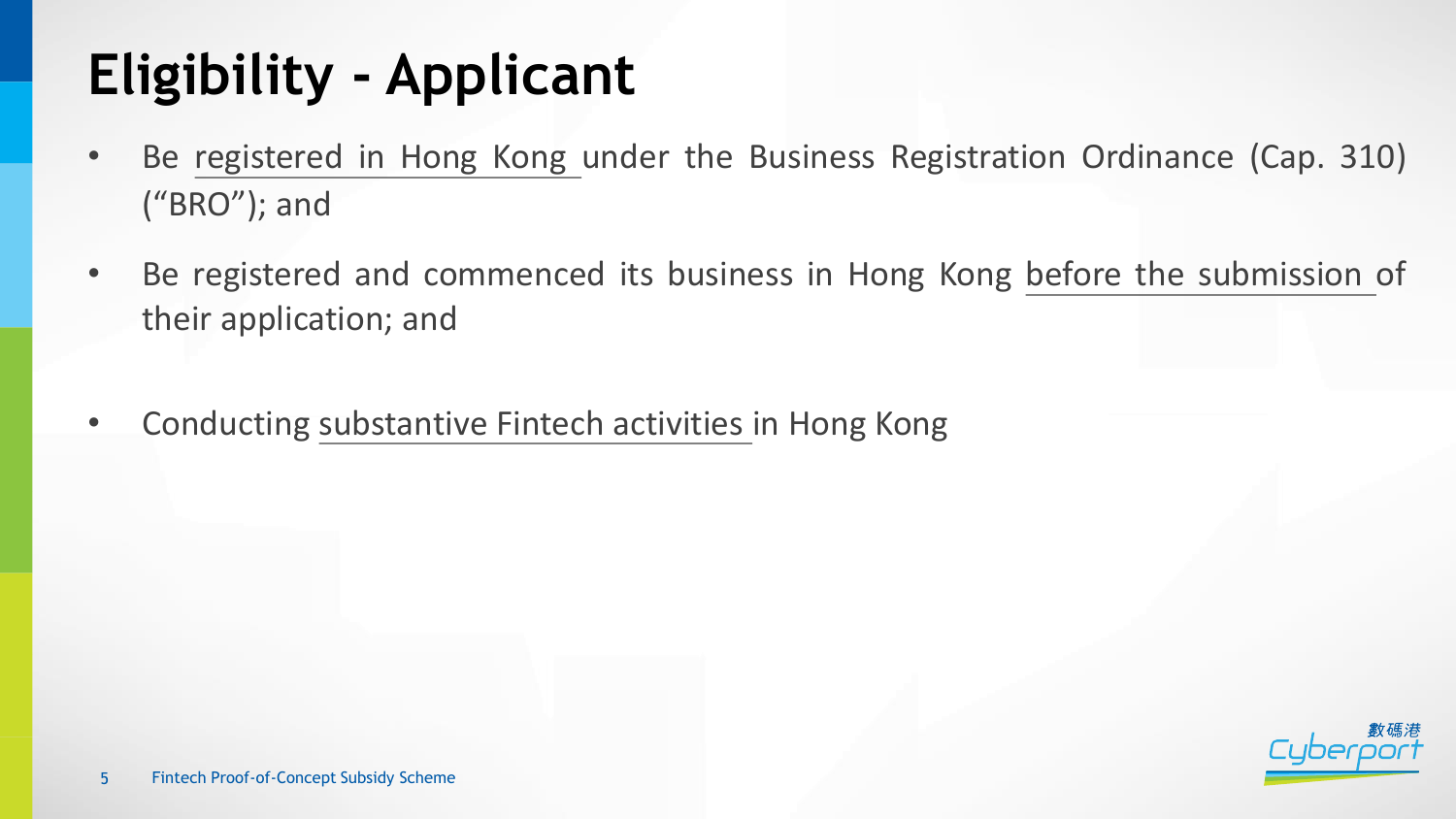#### **Definition of Fintech – Key segments and Business activities**

*Source from Deliotte, EY, IBM, Bank of International Settlement, S&P Global, Cyberport Regtech report and Internet*

- **1. Asset Management**  Robo-advisor, Micro-investing
- **2. Bank Operations** Infrastructure
- **3. Blockchain** Food Industry, Global Trade, Trade Finance, Cross-border Payments, Identity Protection, Supply-Chain, Government, Healthcare, Insurance, Media and Entertainment, Digital Asset Custodian Service, Digital Asset Exchange, Asset Tokenization
- **4. Capital Raising**  Crowding Funding, Equity Crowdfunding
- **5. Data and Analytics**  Credit Reference, Capital Markets, Insurance
- **6. Deposit and Lending**  Digital Banking, FinTech Balance Sheet Lending, Crowdfunding, Business Lending, Consumer and Commercial Banking, Consumer and Commercial Banking, Consumer Lending,
- **7. Financial Management**  Personal Finance. SMB Tools



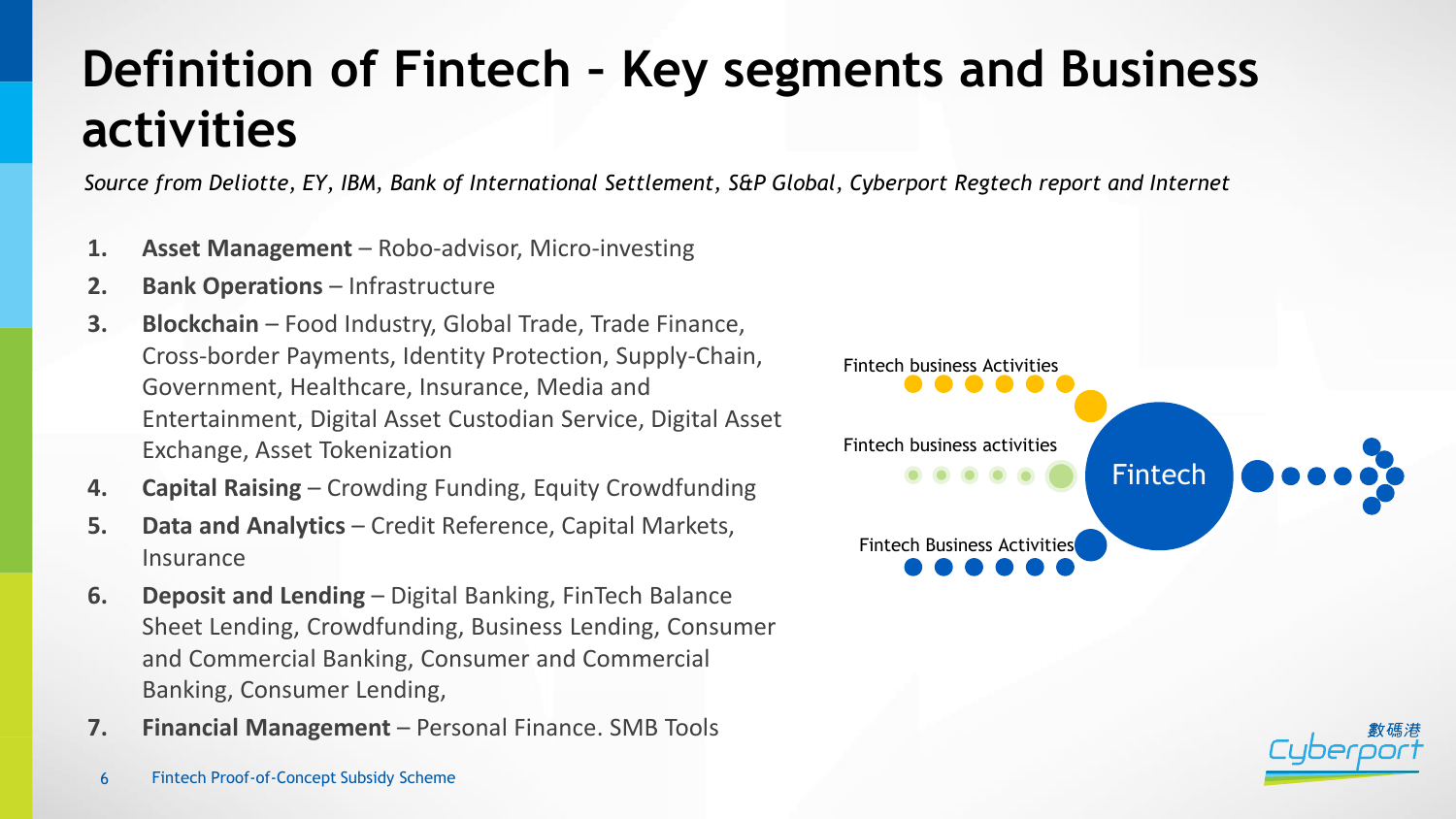#### **Definition of Fintech (2) – Key segments and Business activities**

- **8. Financial Software**  Risk Management, Payments, Banking, Asset Management & Capital Markets, Insurance, Accounting:
- **9. Insurance** Insurtech Business Models,
- **10. Insurance Customer Acquisition**  Insurance Comparison/Marketplace, Insurance User Acquisition
- **11. Insurance Operation-** Consumer Insurance Management Platform, Insurance Data/Intelligence, Insurance Infrastructure/Backend
- **12. Investment Management**  Financial Research and Data, Institutional Investing, Retail Investing,
- **13. P2P Insurance**  P2P Insurance
- **14. Payments Clearing and Settlement**  Digital Payment Services, E-Money
- **15. Payment** Consumer Payments, Financial Transaction Security, International Money Transfer, Payments Backend and Infrastructure, Point of Sale Payments
- **16. Personal Insurance**  Auto Insurance, Employee Benefits Platforms, Life, Home, Property and Casualty Insurance
- **17. Platforms**  P2P Lending, Trading Platforms, Personal Wealth, Aggregators,
- **18. Regtech** Data Management Solution, Tax, Risk or Record Management Solutions, KYC and AML Solutions, Trade Monitoring, Regulatory Reporting or Change Management Software, Solutions that solve specific problems (e.g. GDPR)

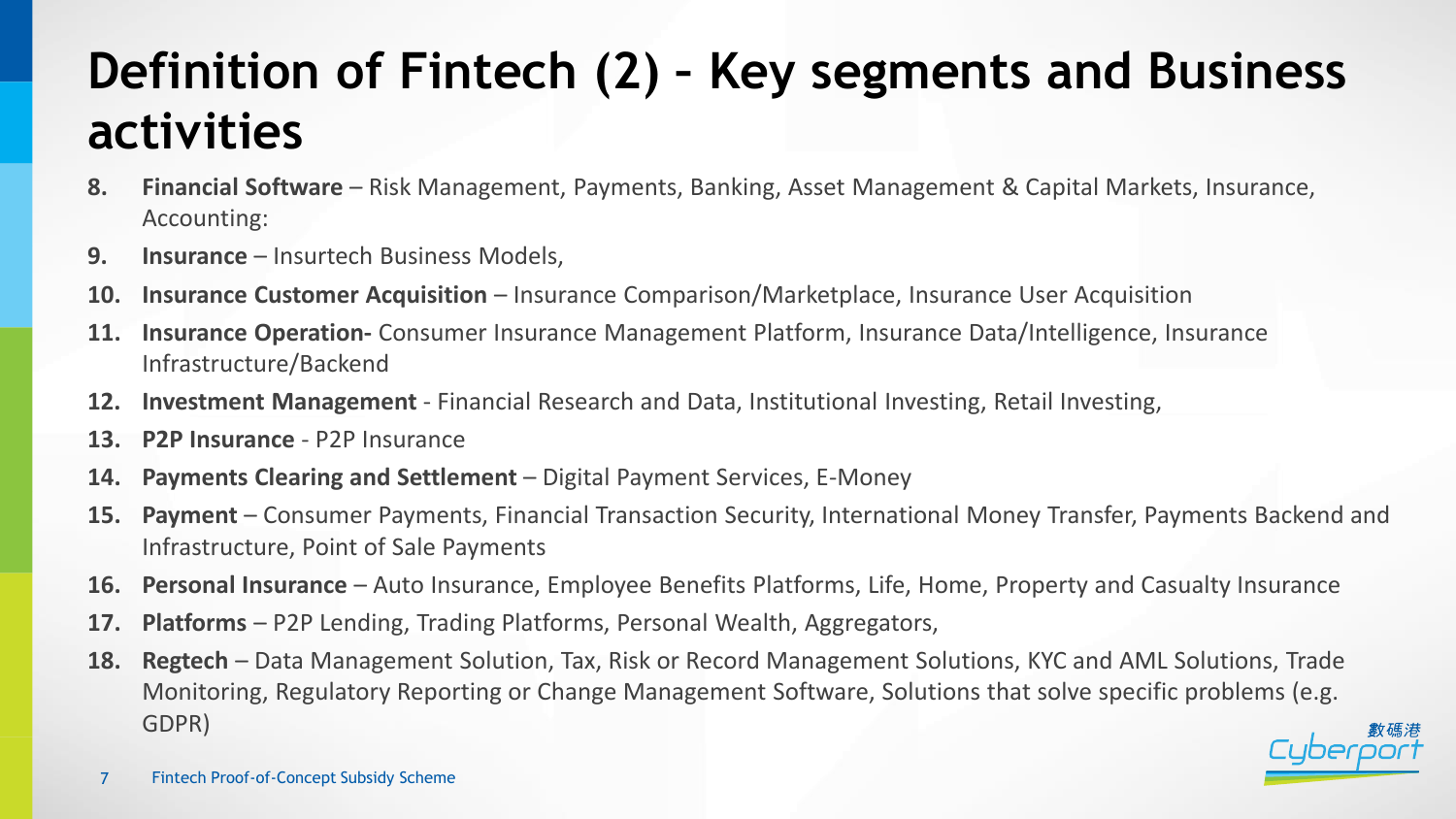# **Eligibility - Sponsoring FI**

- An Applicant is required to have a regulated FI as a project sponsor (the "Sponsoring FI")
- A Sponsoring FI must be licensed under the regulatory remit of either:
	- a. Hong Kong Monetary Authority ("HKMA");
	- b. Securities and Futures Commission ("SFC");
	- c. Insurance Authority ("IA"); or
	- d. Mandatory Provident Fund Schemes Authority ("MPFA")
- Role:
	- a. Direct financial contribution is not necessarily needed
	- b. Must exhibit active engagement and commitment to facilitate project completion
	- c. Additional financial resources could be provided in Sponsoring FI's interest
	- d. No restrictions on the number of sponsorships

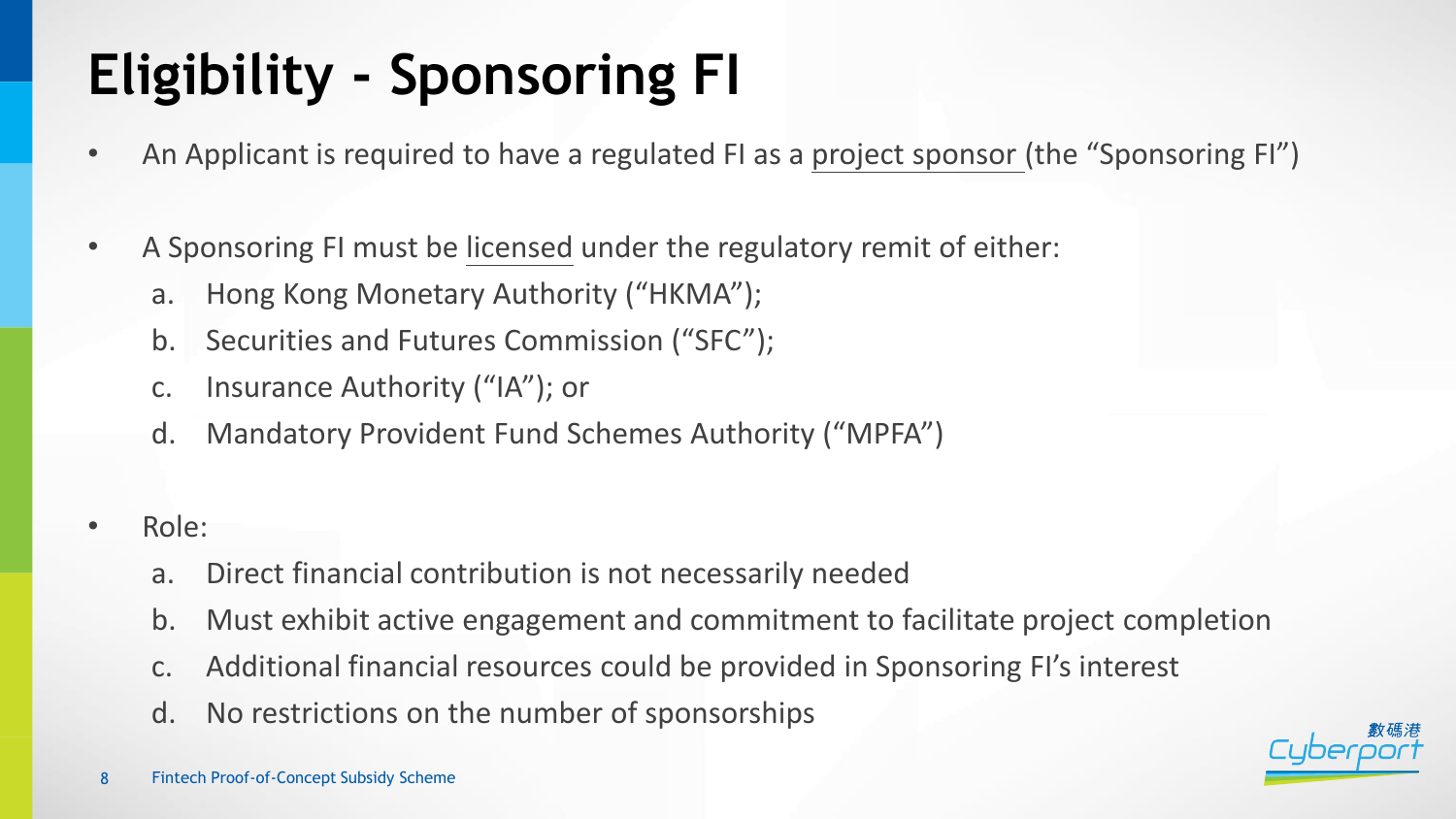## **PoC Project - Definition**

- A PoC project is defined as a project which involves the following:
	- a. Development of viable technological ideas/concepts but shall not cover development areas which are deemed too early-stage, for example, basic research, generation of pure scientific and technological knowledge, and the development of research ideas, hypotheses and experimental designs without application; and
	- a. Validation of the commercial merit of the product/solution by seeking reference customers or external funding

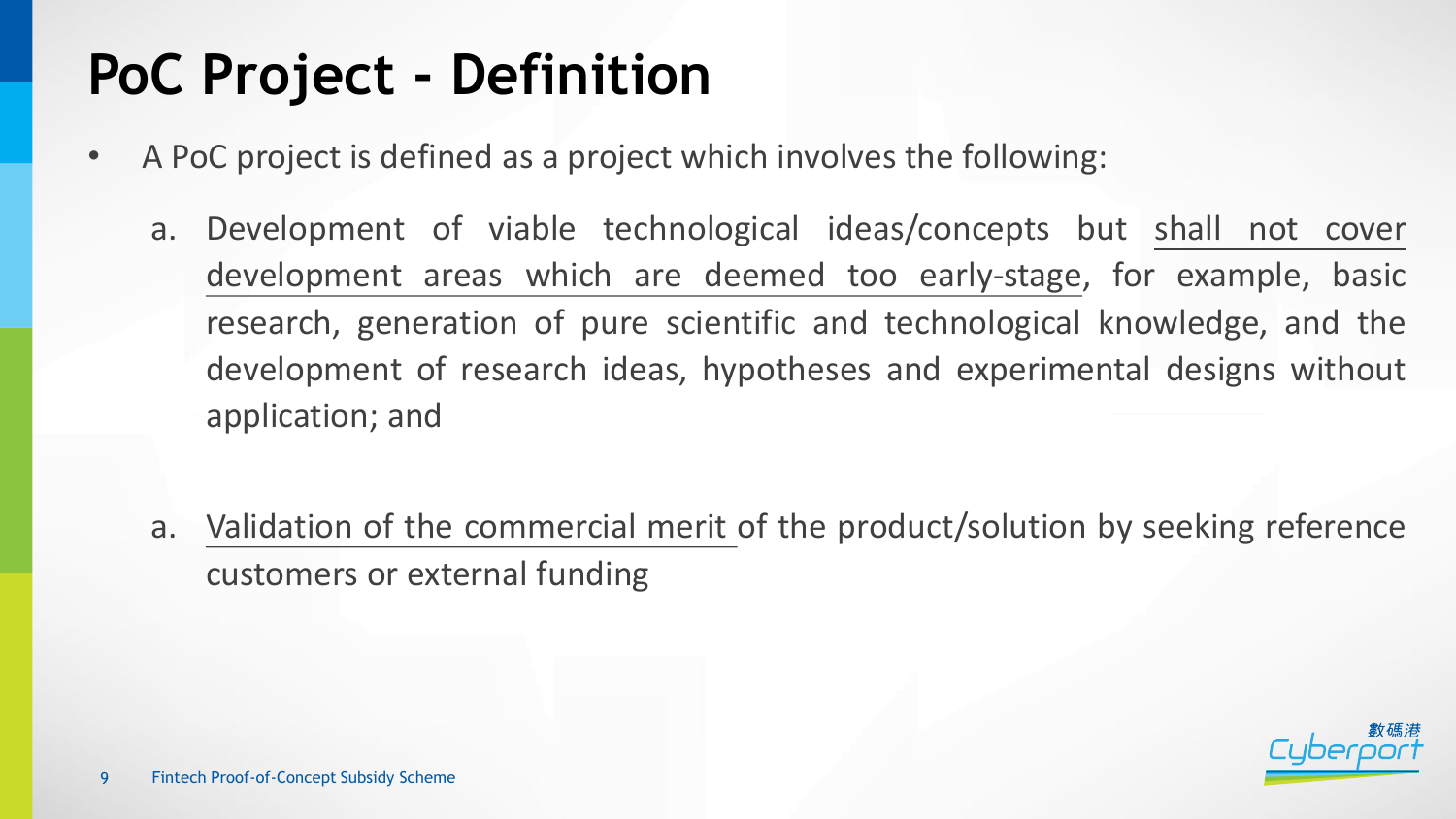# **PoC Project - Eligibility**

- Must not have commenced before submission of the application
- A qualifying PoC project must:
	- a. Directly relate to recognised Fintech fields;
	- b. Address a practical issue, or a pain point faced by the financial industry (banking, securities, asset management, insurance, and others) with no prior used case in the market;
	- c. Be governed by a sponsorship agreement in writing\* between the Applicant and the Sponsoring FI; and
	- d. Demonstrate originality and strong commercial potential

*\*A written sponsorship agreement or other forms of documentary evidence to engage and I.T. support with open data access*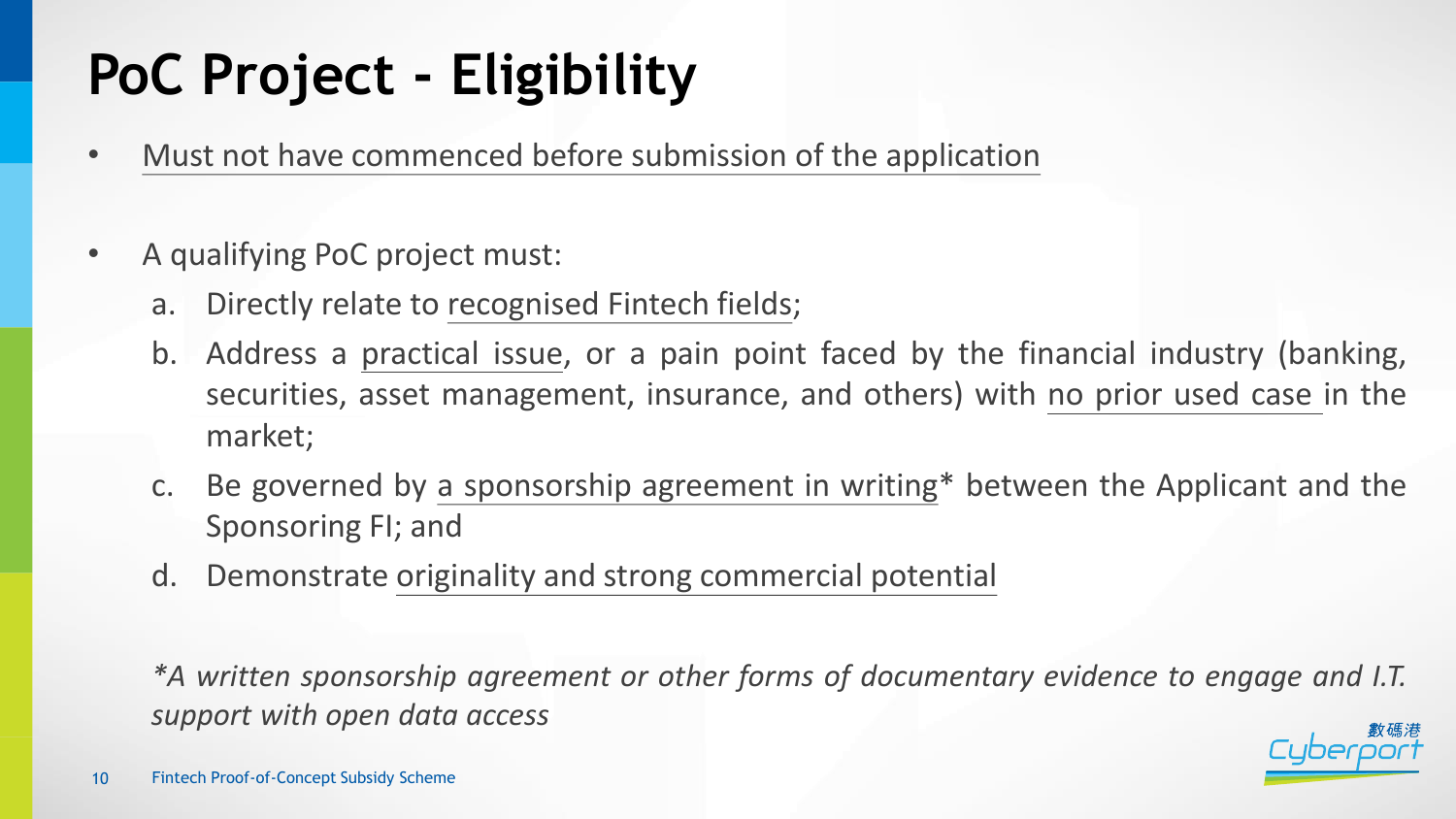#### **Application & Evaluation**

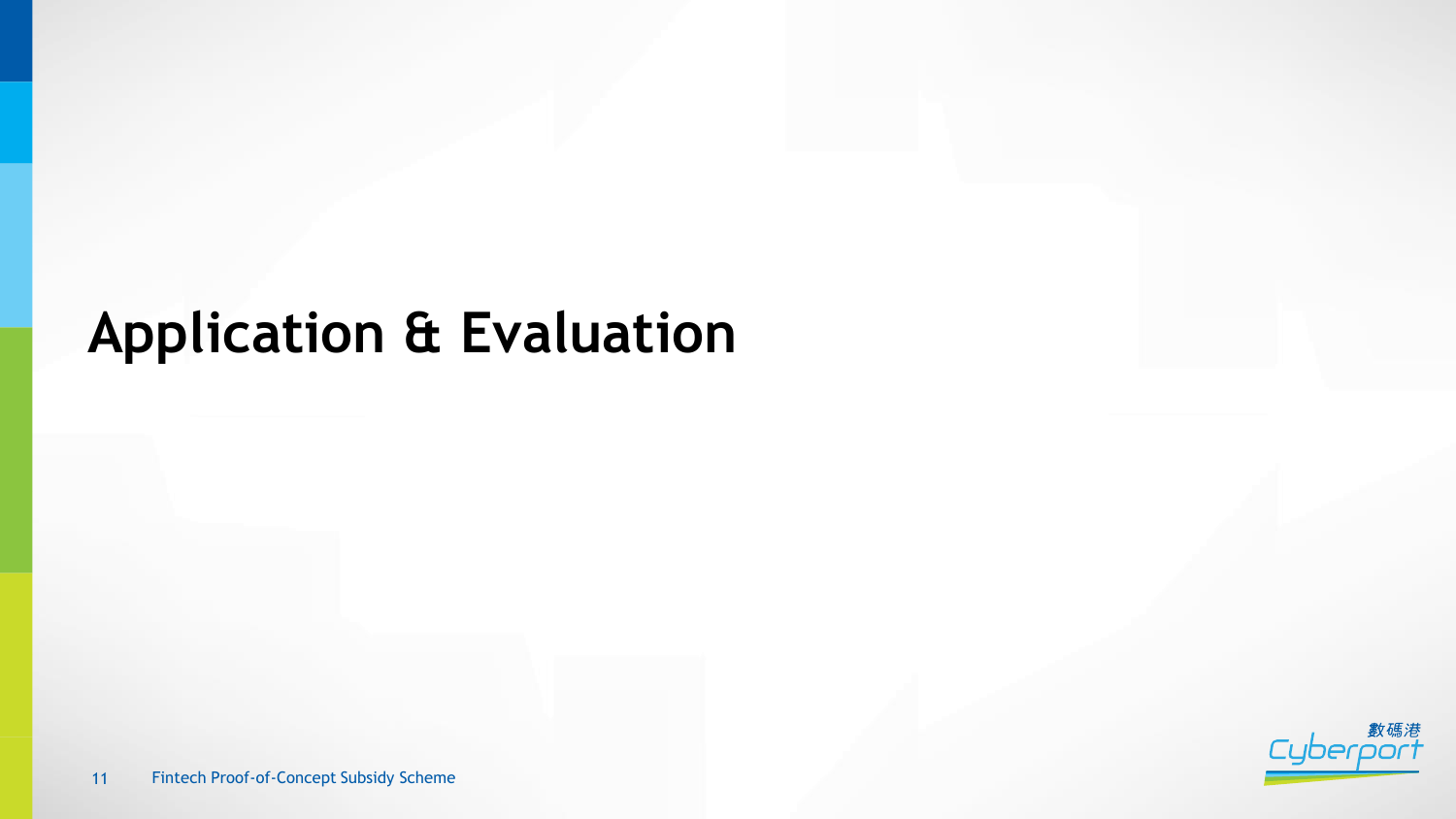# **Application – Timeframe**

• Applications will be accepted from February 26, 2021

| <b>Phase</b> | <b>Application period</b>                     | <b>Remarks</b>                                                                                                                                                                                              |
|--------------|-----------------------------------------------|-------------------------------------------------------------------------------------------------------------------------------------------------------------------------------------------------------------|
|              | Phase $1 \quad 26 / 2 / 2021 - 30 / 4 / 2021$ | <b>Batch basis</b><br>$\bullet$<br>Up to two applications per Applicant<br>$\bullet$<br>(the two PoC projects are of different and<br>distinct components and/or functions for<br>different FIs' adoptions) |
|              | Phase 2 $10/5/2021-30/6/2021$                 | • Open if the funding is still available<br>• First-come-first-serve basis                                                                                                                                  |

• Up to three applications per Applicant in the whole PoC Scheme

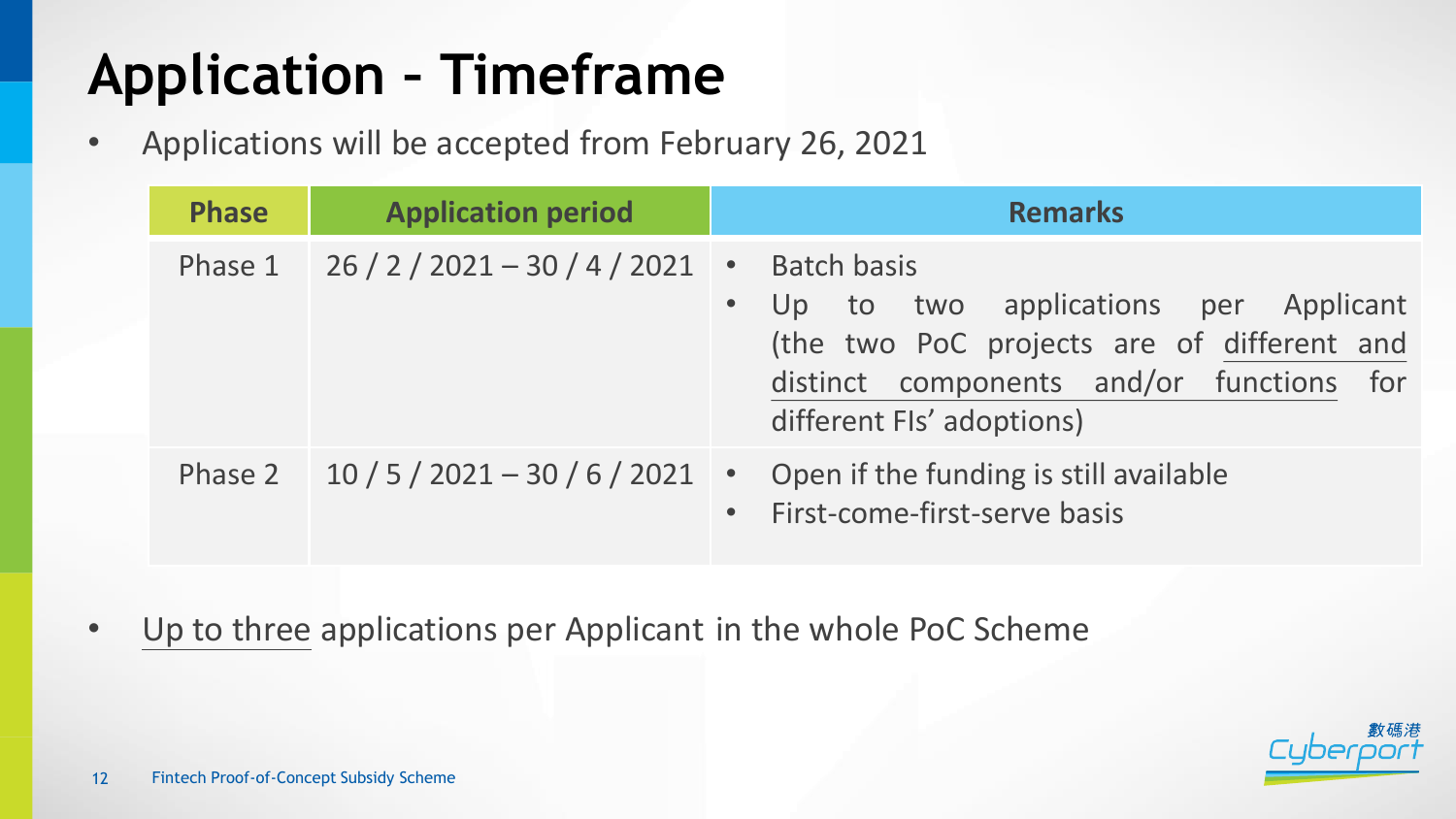## **Application – Requirements**

#### **Applicant**

- Application through dedicated website (pocsubsidy.cyberport.hk) with listed documents
- One application for one PoC project
- Up to three applications in the whole PoC Scheme
- Declaration of no prior government grants received and no future applications for other grants
- Project coordinator

#### **Sponsoring FI**

- A signed sponsorship agreement in writing
- No restrictions on the number of sponsorships
- Business and I.T. representatives

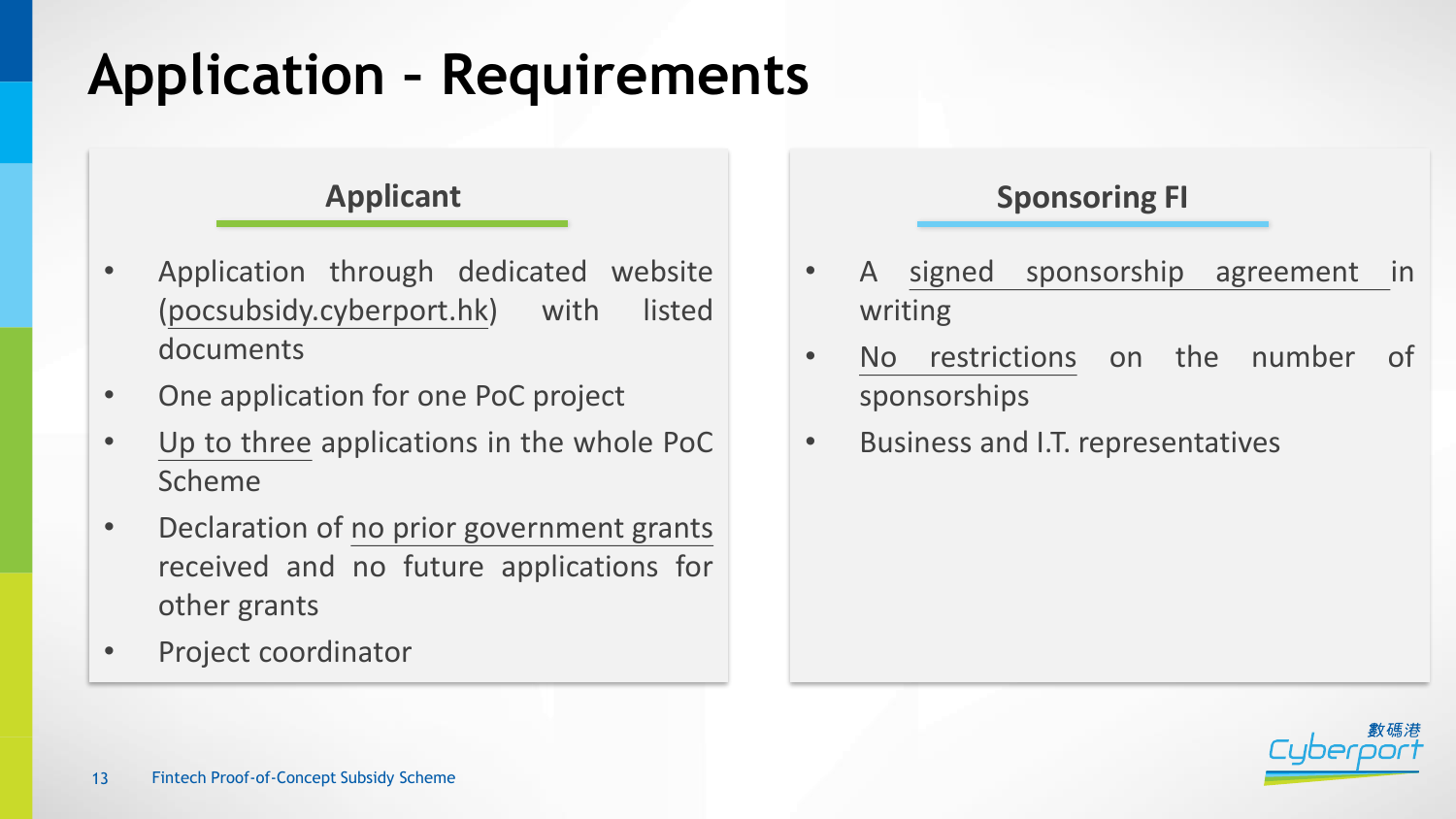# **Application – Supporting Documents**

- Applicant Eligibility
	- 1. Valid business registration certificate before application submission
	- 2. Bank statement within the last 3 months
	- 3. Proof of business operation within the last 3 months (upon request)
	- 4. Evidence of Fintech activities (upon request)
- PoC Project Eligibility
	- 1. Signed sponsorship agreement in writing (the Applicant and Sponsoring FI)
	- 2. PoC Project Proposal

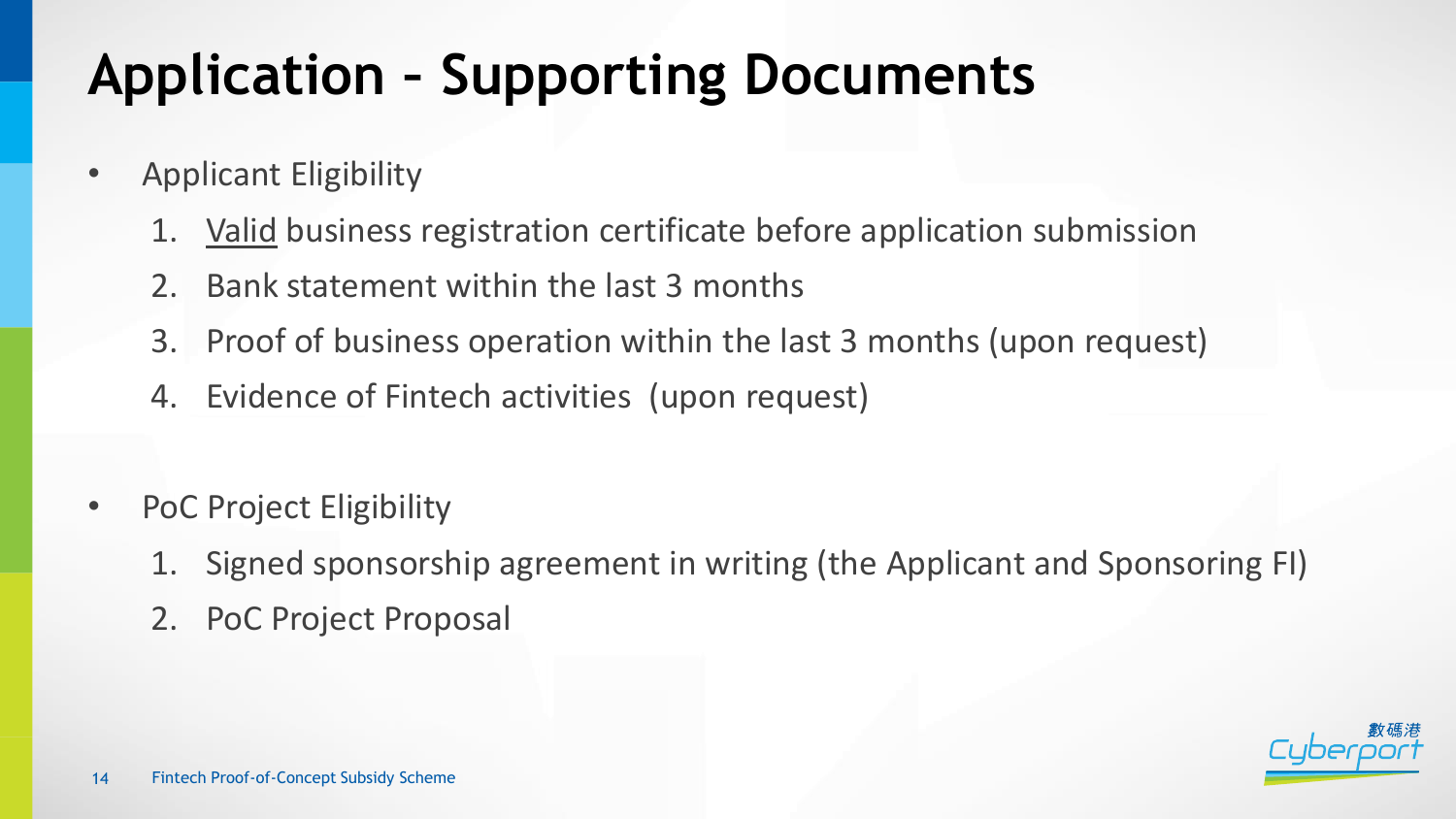#### **Evaluation - Mechanism**

- Each application is assessed separately
- The level of funding will be assessed and approved on a case-by-case basis
- An External Panel has been established to provide recommendations

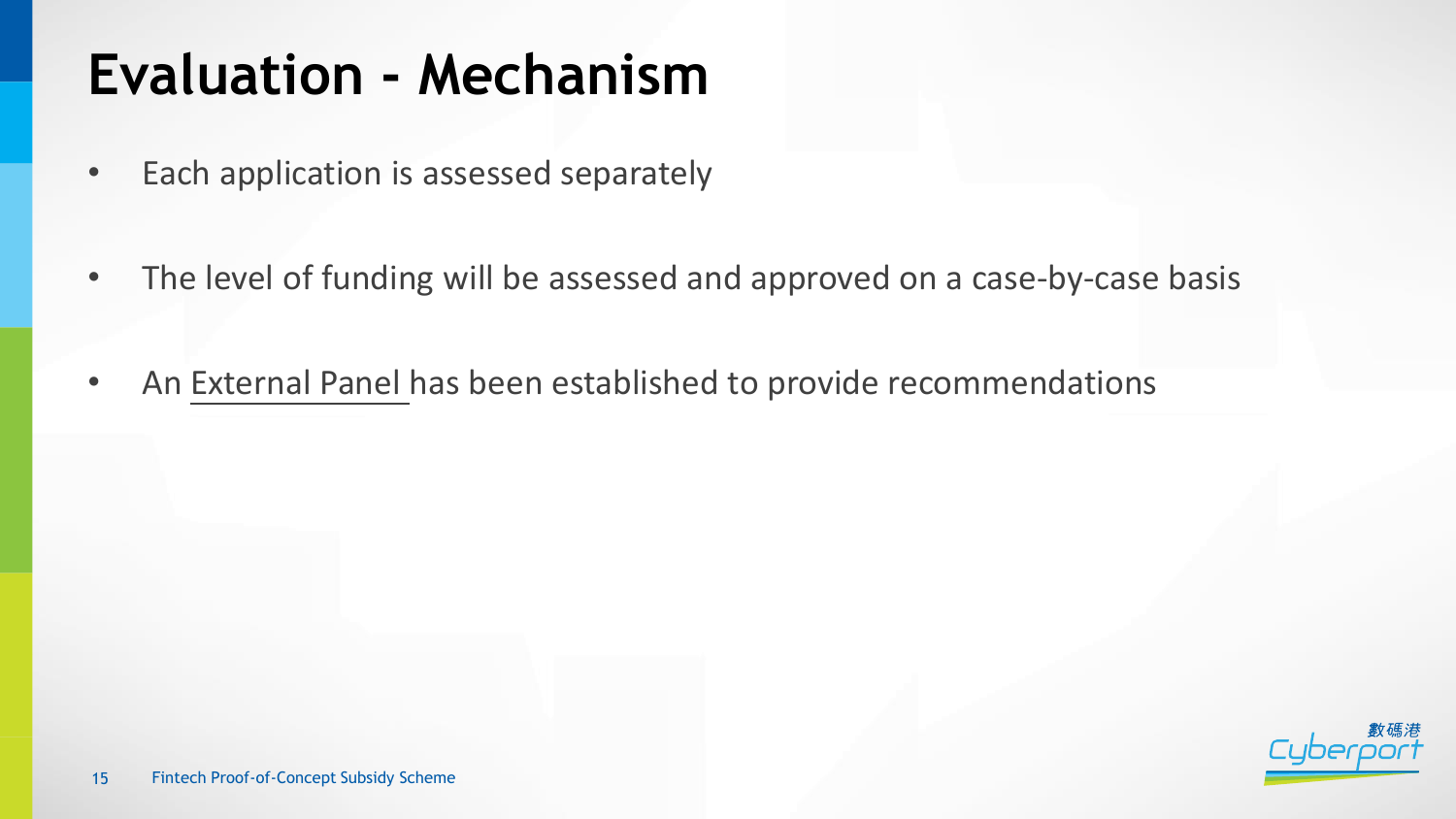#### **Evaluation - Criteria**

- Stated qualifying criteria
	- a. Eligibility of the Applicant, Sponsoring FI and PoC Project
	- b. Submission of required information & documents
- Assessment criteria
	- a. Impact on market and financial industry (40%)
	- b. Relevance of the proposed application to the Sponsoring FI's business (30%)
	- c. Reasonableness of the cost breakdown (15%)
	- d. Reasonableness of the implementation details (15%)

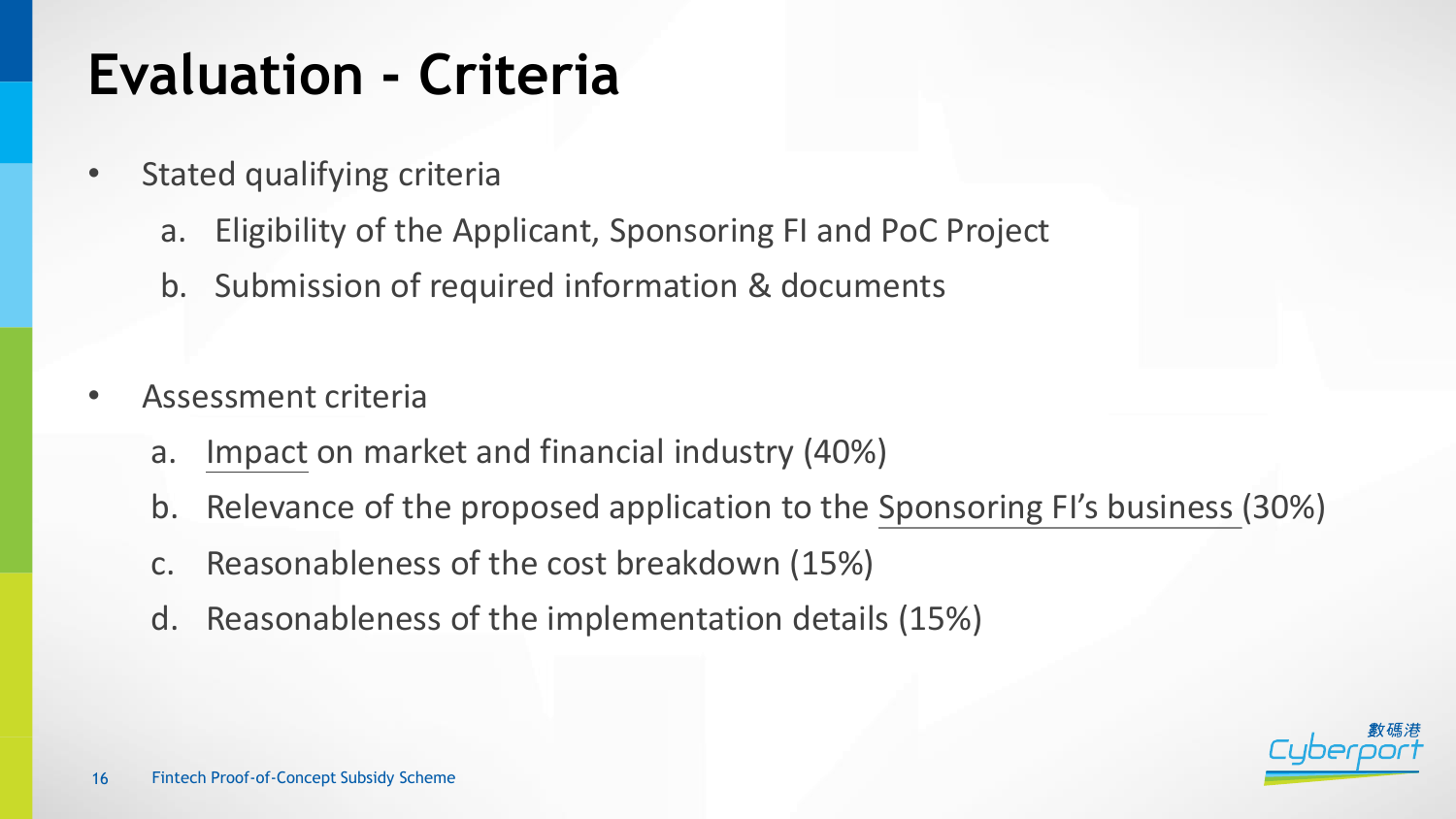### **Notification of Result**

- Email notification within 6 weeks after the end date of application
- A funding agreement shall be signed between HKCMCL and the successful Applicant
- Re-application is accepted on a case-by-case basis
- Basic information of the approved projects will be posted onto the PoC website with the consent of successful Applicants and Sponsoring FIs

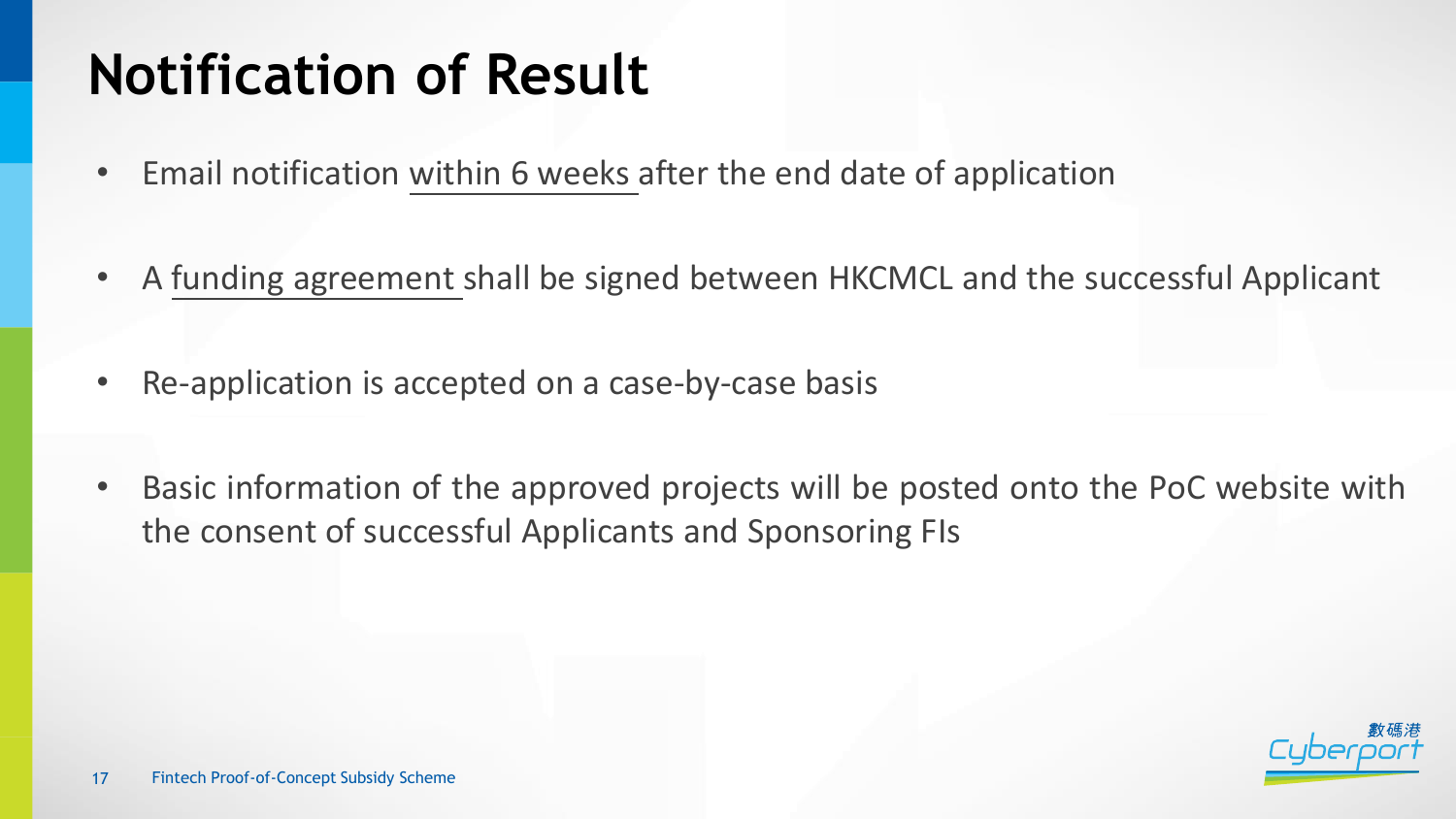#### **Project Implementation & Subsidy Instalments**

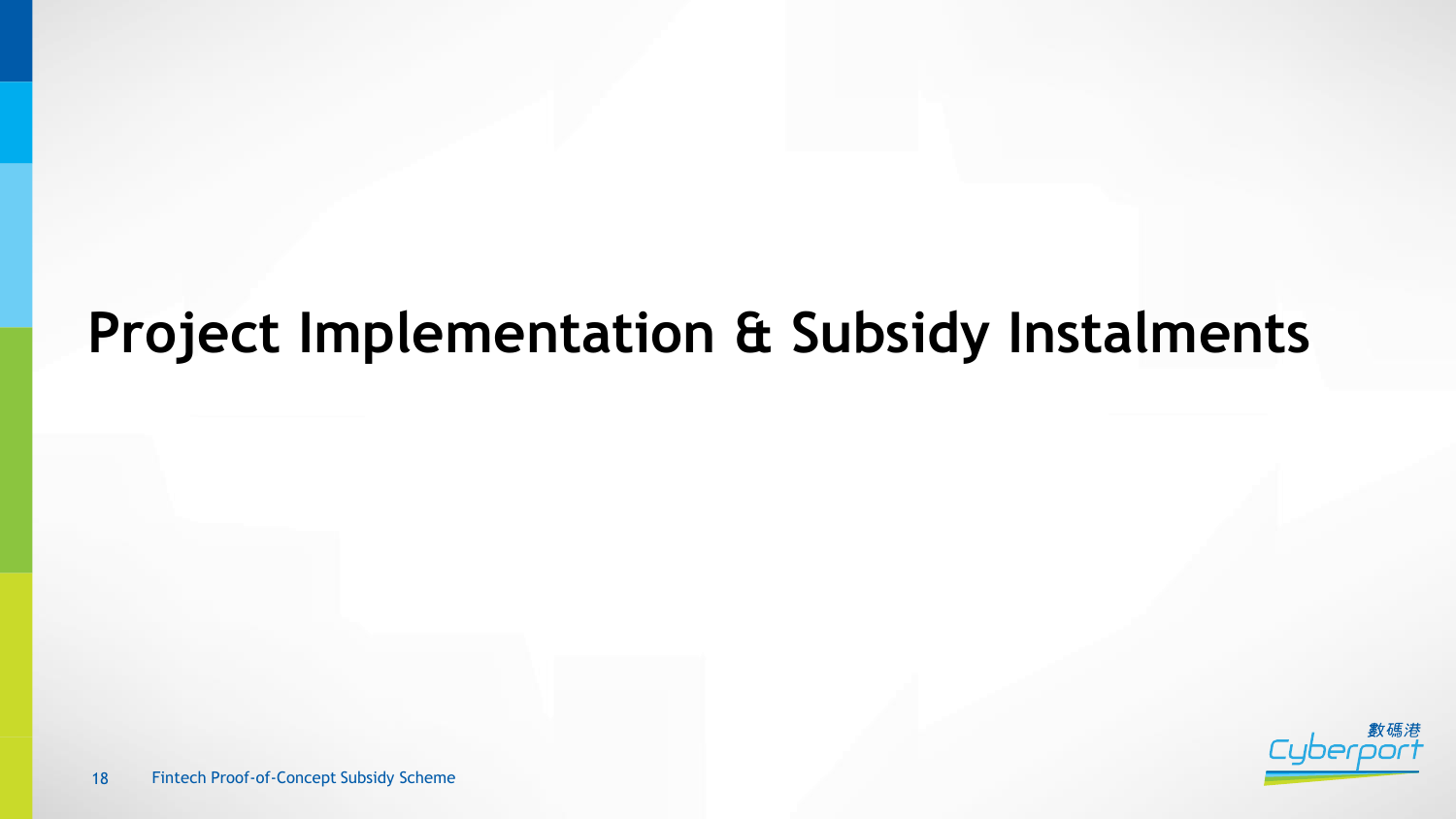# **Project Implementation (1)**

- An approved PoC project must:
	- 1. Be commenced within one month from the date of approval; and
	- 2. Be completed within three months upon commencement ; or
	- 3. Be completed within 6 months upon commencement for deserving PoC projects of cross-sector or cross-border applications
- Project activities must not have commenced before submission of the application, but can be started on the next day following the submission of the application at the earliest
- An extension can be granted at the discretion of HKCMCL on a case-by-case basis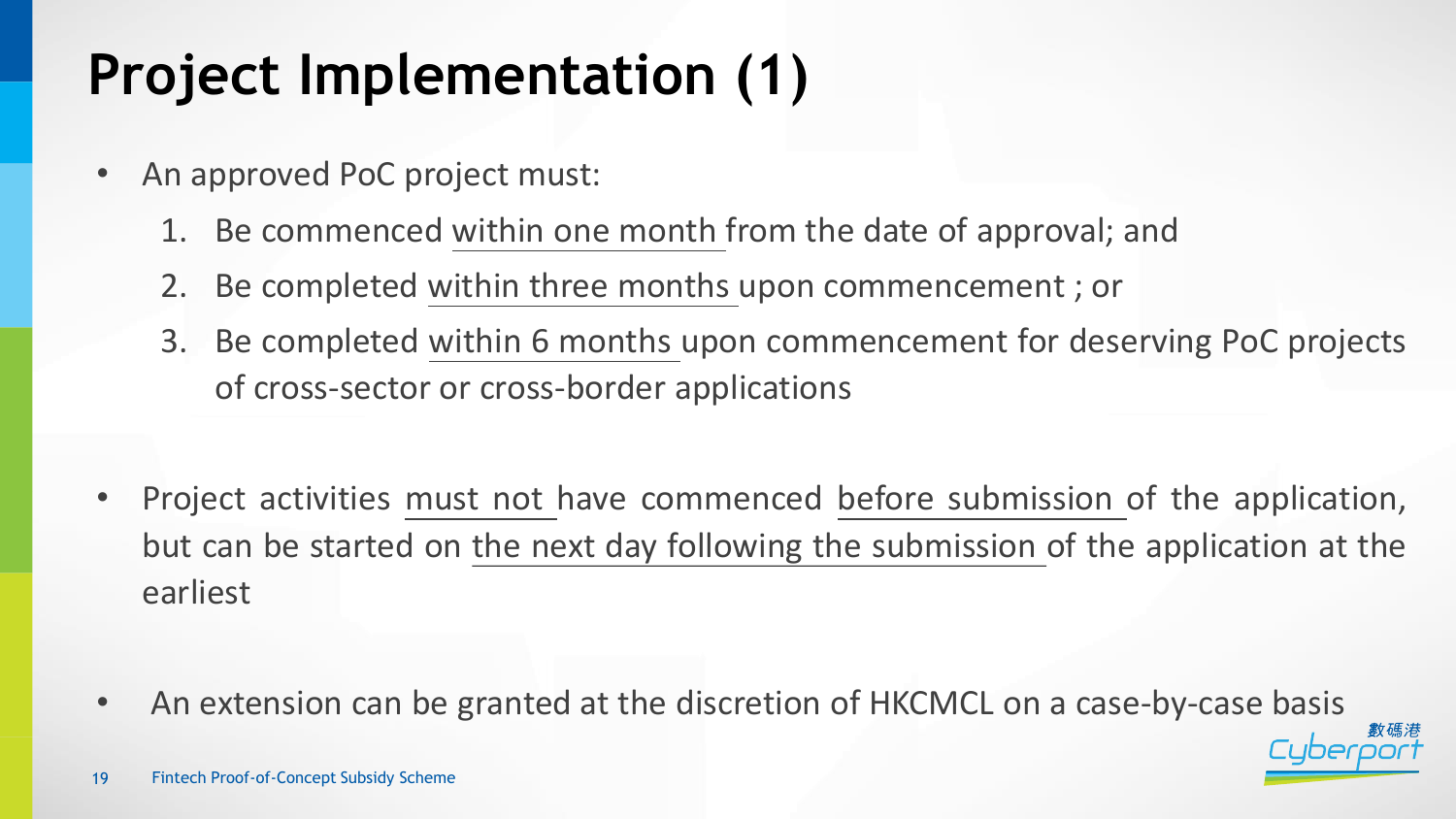### **Project Implementation (2)**

- Strictly carried out in accordance with the sponsorship agreement and the Funding Agreement as approved by HKCMCL - the responsibility of the Applicant and Sponsoring FI to monitor the project progress and project implementation to ensure proper completion of the project
- HKCMCL may also conduct random checks on individual projects

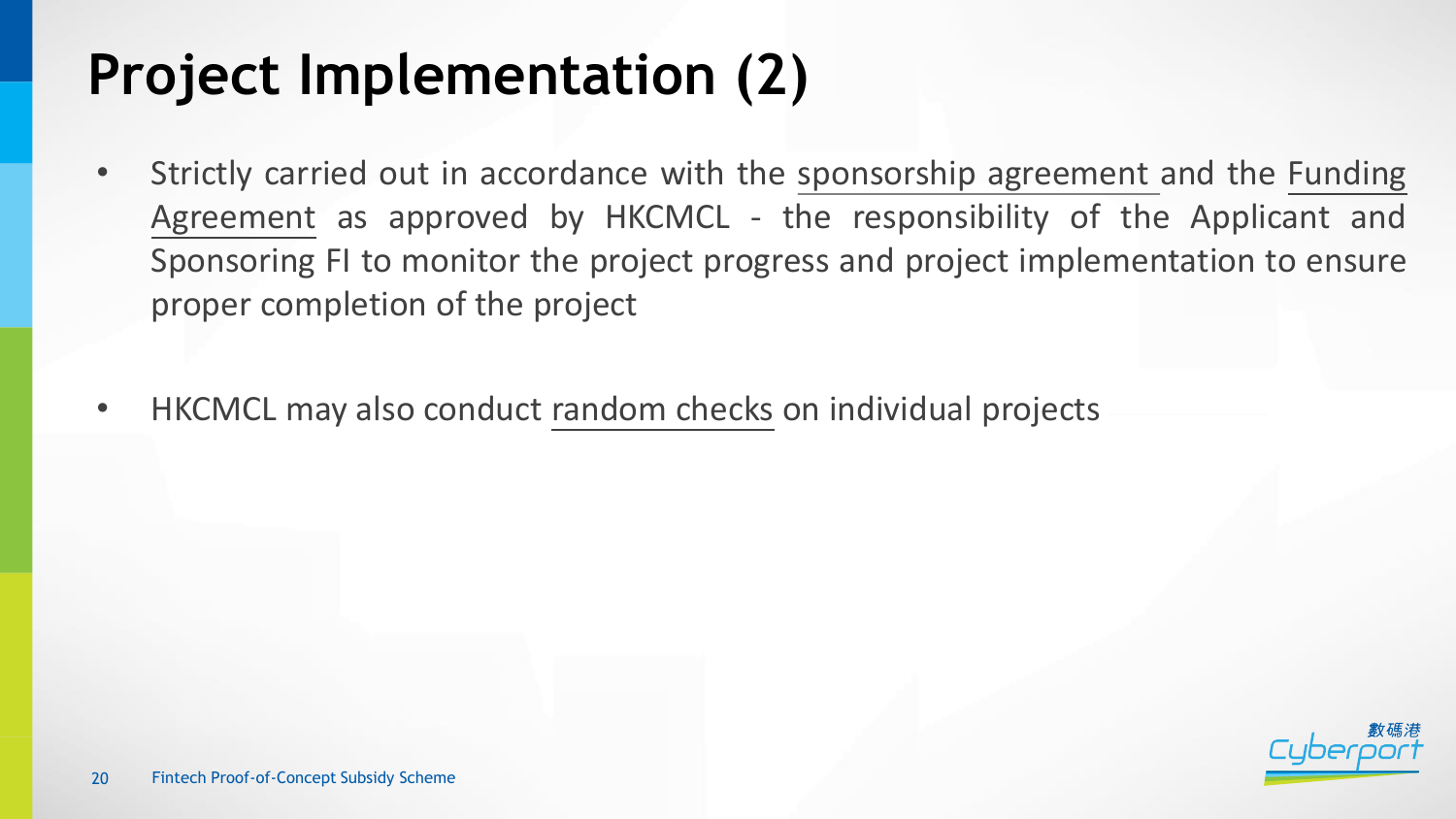#### **Subsidy Instalments**

100% grant for approved PoC projects

| <b>Instalments</b>      | <b>Instalment Amount</b>                | <b>Condition</b>                                                                                                                                                                                               |
|-------------------------|-----------------------------------------|----------------------------------------------------------------------------------------------------------------------------------------------------------------------------------------------------------------|
| Initial Instalment      | 50% of the approved amount              | Upon PoC project approval<br>(Advance Payment)                                                                                                                                                                 |
| <b>Final Instalment</b> | Remaining 50% of the approved<br>amount | One month after project completion and<br>acceptance of all required reports:<br><b>Final Report</b><br>a.<br>PoC User Acceptance Report signed<br>b.<br>by Sponsoring FI<br>Audited Report upon request<br>C. |

The Applicant may not be granted the full amount of funding requested in accordance with the prevailing funding guidelines.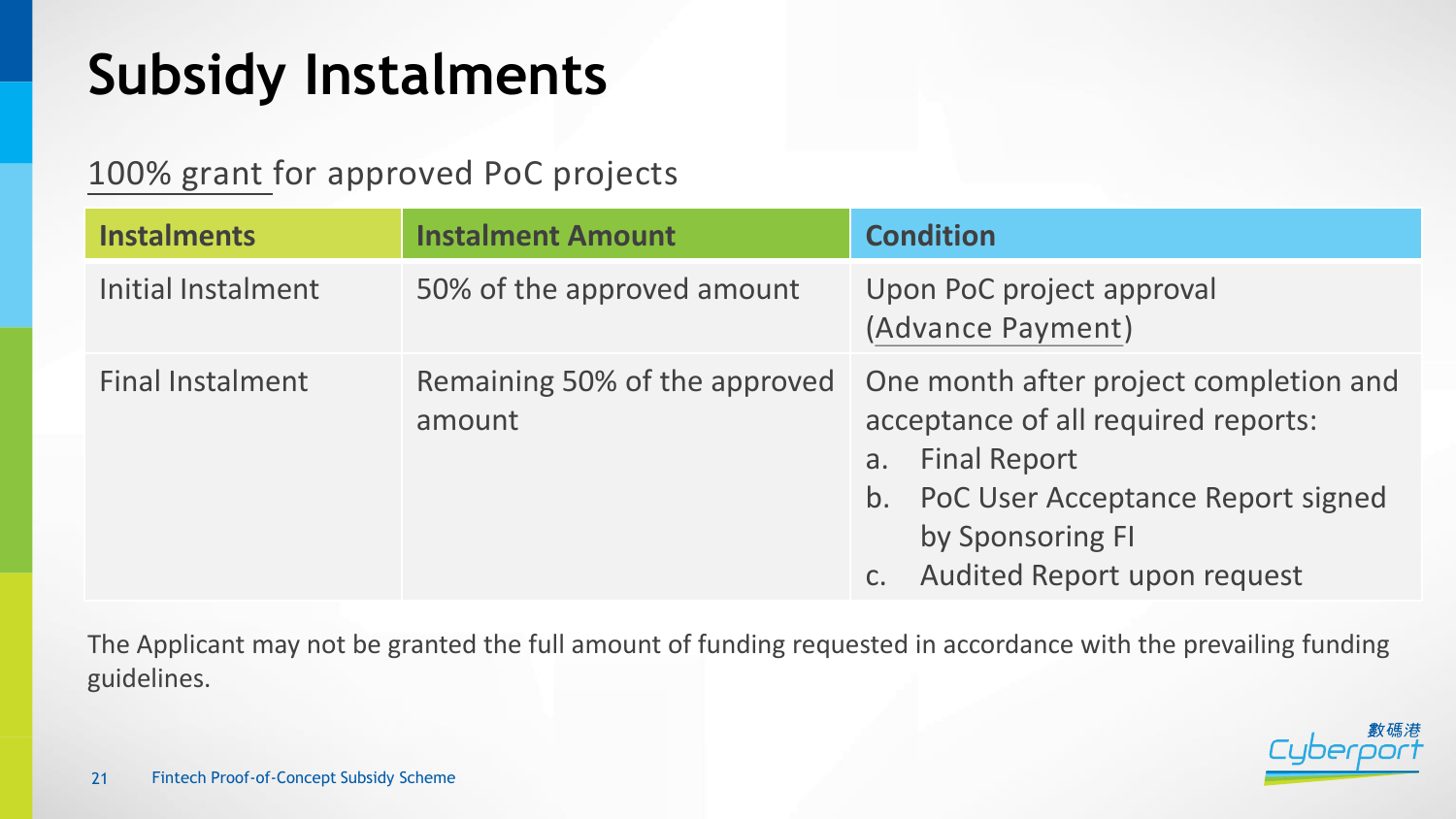#### **Monitoring**

- Successful Applicants are required to provide a progress report and related supporting documents 45 calendar days (90 days for greater complexity and broader usage project) after the Applicant has commenced the project via the online portal
- The progress report should be endorsed by the Sponsoring FI
- Interview will be arranged with the Applicant and Sponsoring FI throughout the project period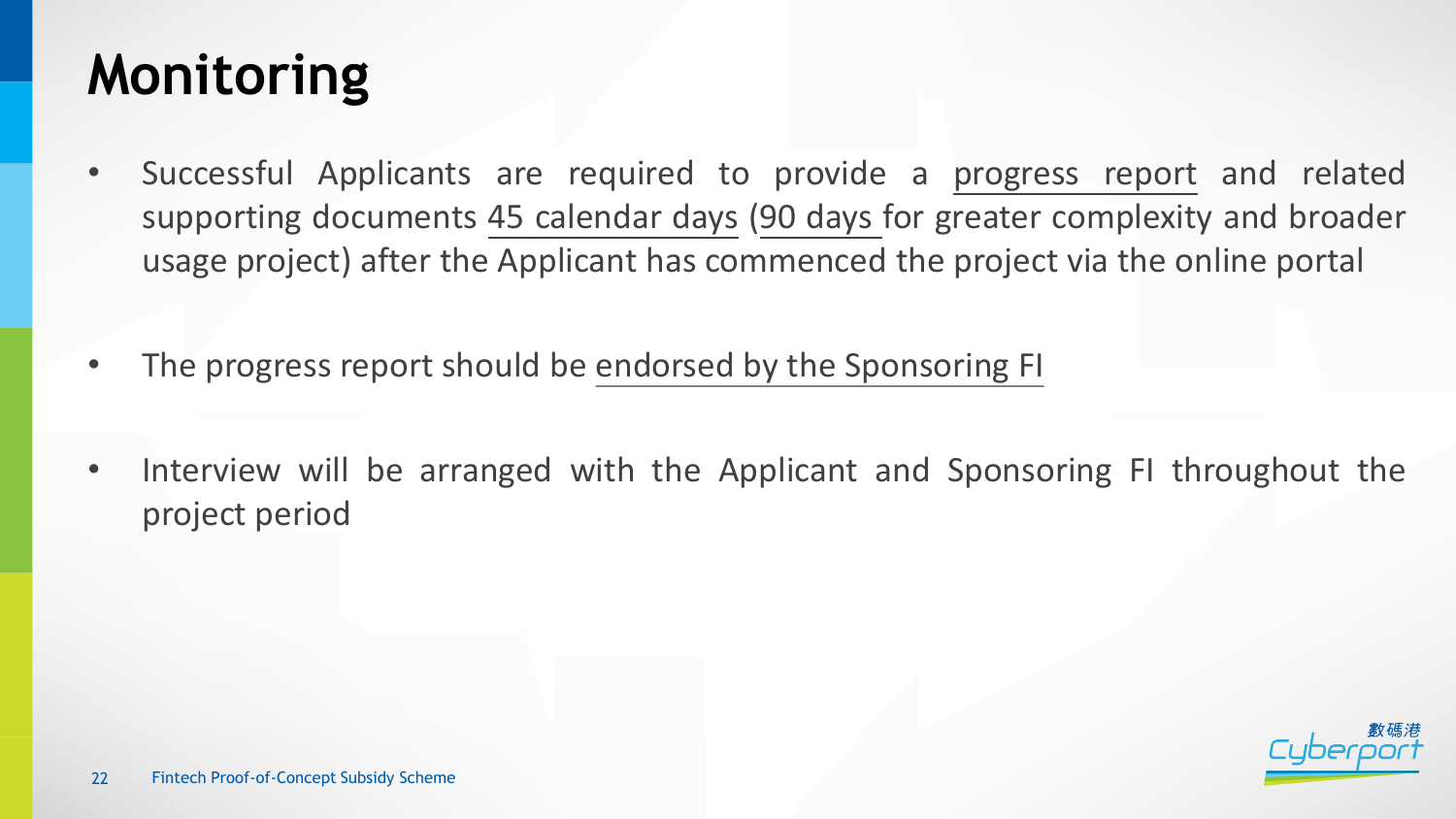# **Key Dates (1)**

Up to **two** applications per Applicant

**Open only if funding is still available in Phase 1** First come first serve

**Start 26th Feb 2021**

**Phase 1 (26/2/2021 – 30/4/2021) (10/5/2021 – 30/6/2021) Phase 2**

**End 30th June 2021**

- Up to **three** applications in the whole PoC Scheme
- Max. HK\$ 100,000 (Cross-sector or Cross-border : Max. HK\$ 150,000)
- Application materials
	- a. Valid business registration certificate
	- b. Bank statement
	- c. Signed agreement/understanding
	- d. PoC Project Proposal

23 Fintech Proof-of-Concept Subsidy Scheme

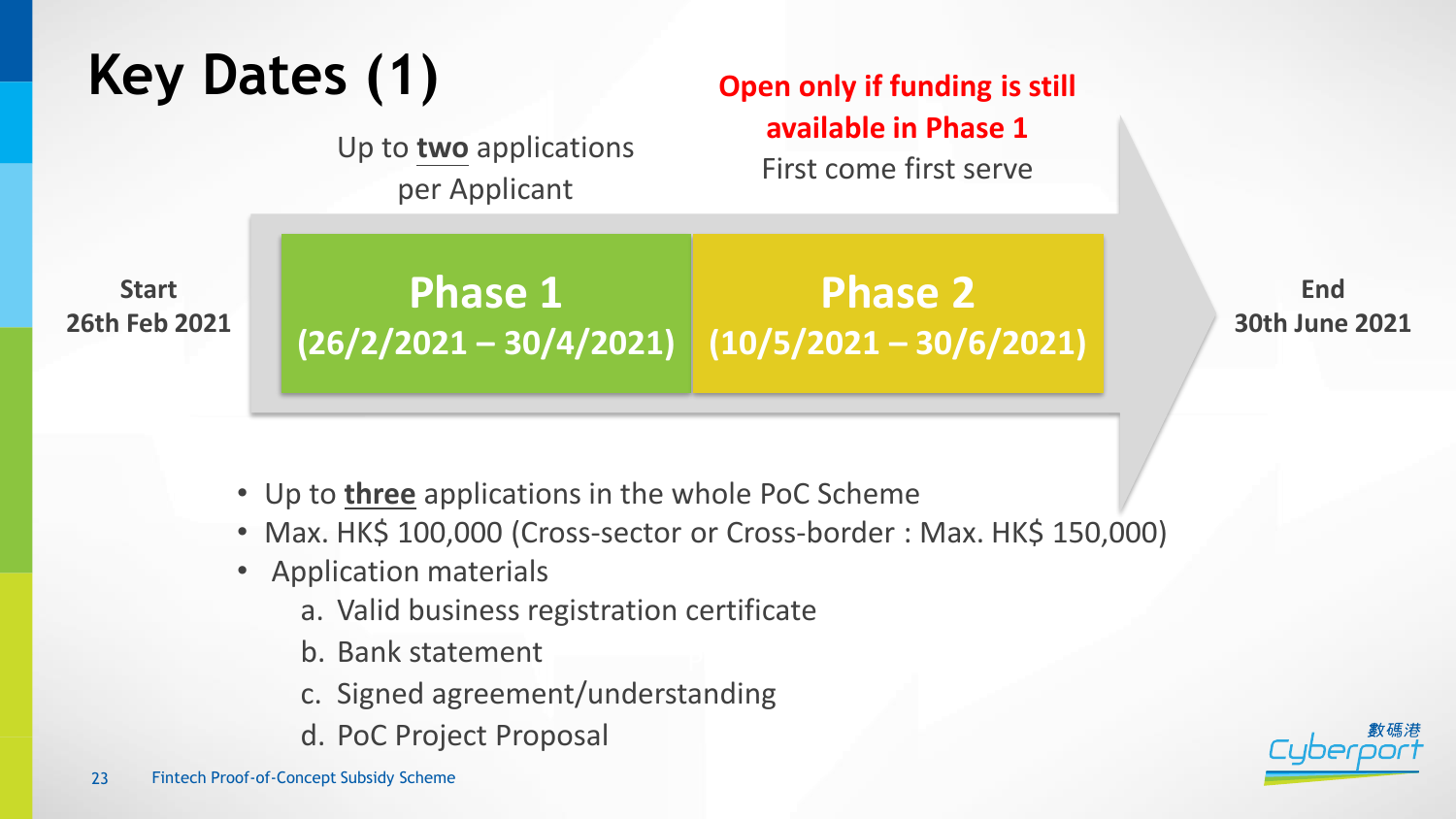

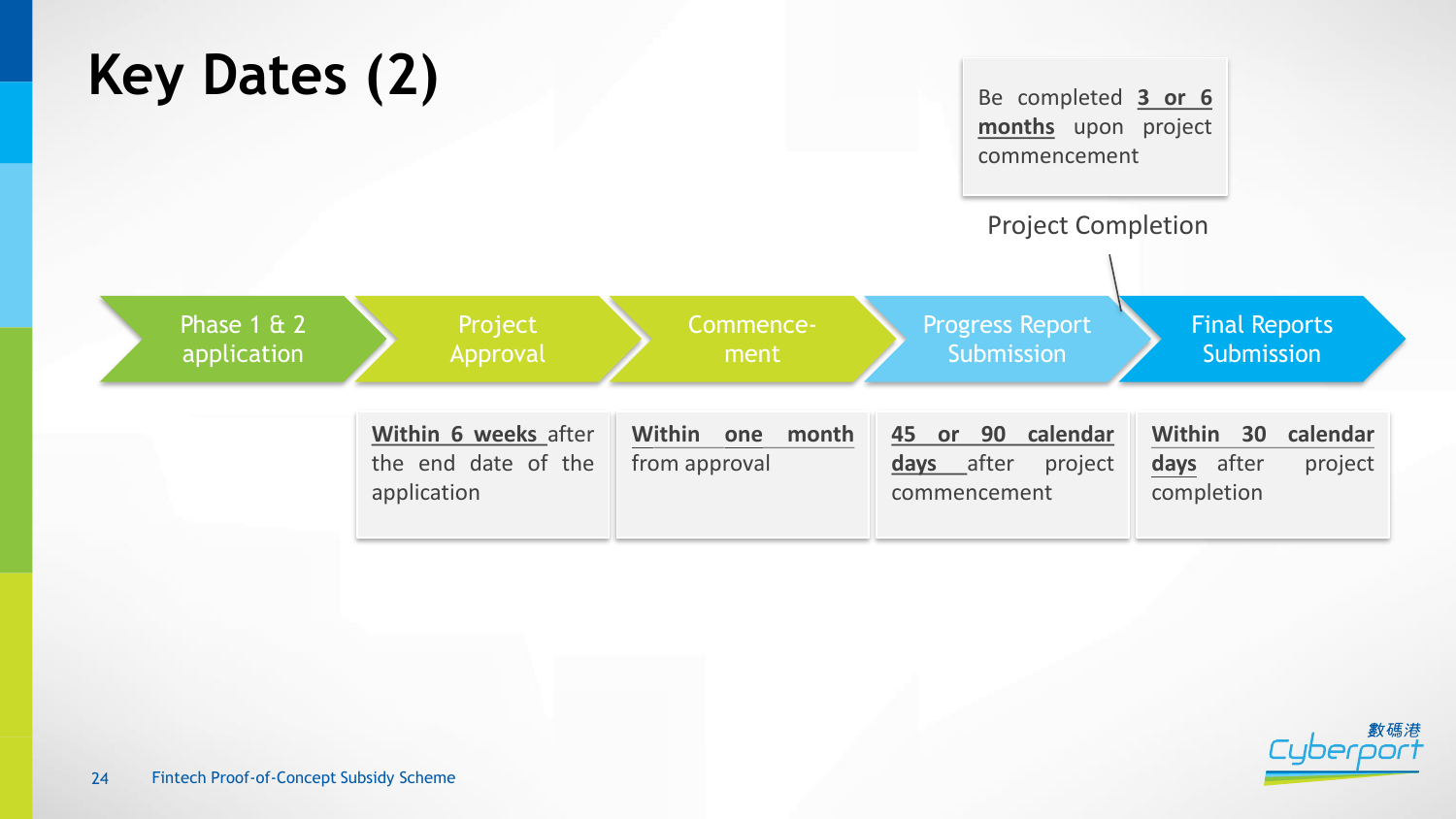#### **For more details, please visit pocsubsidy.cyberport.hk or contact [pocsubsidy@cyberport.hk](mailto:pocsubsidy@cyberport.hk).**

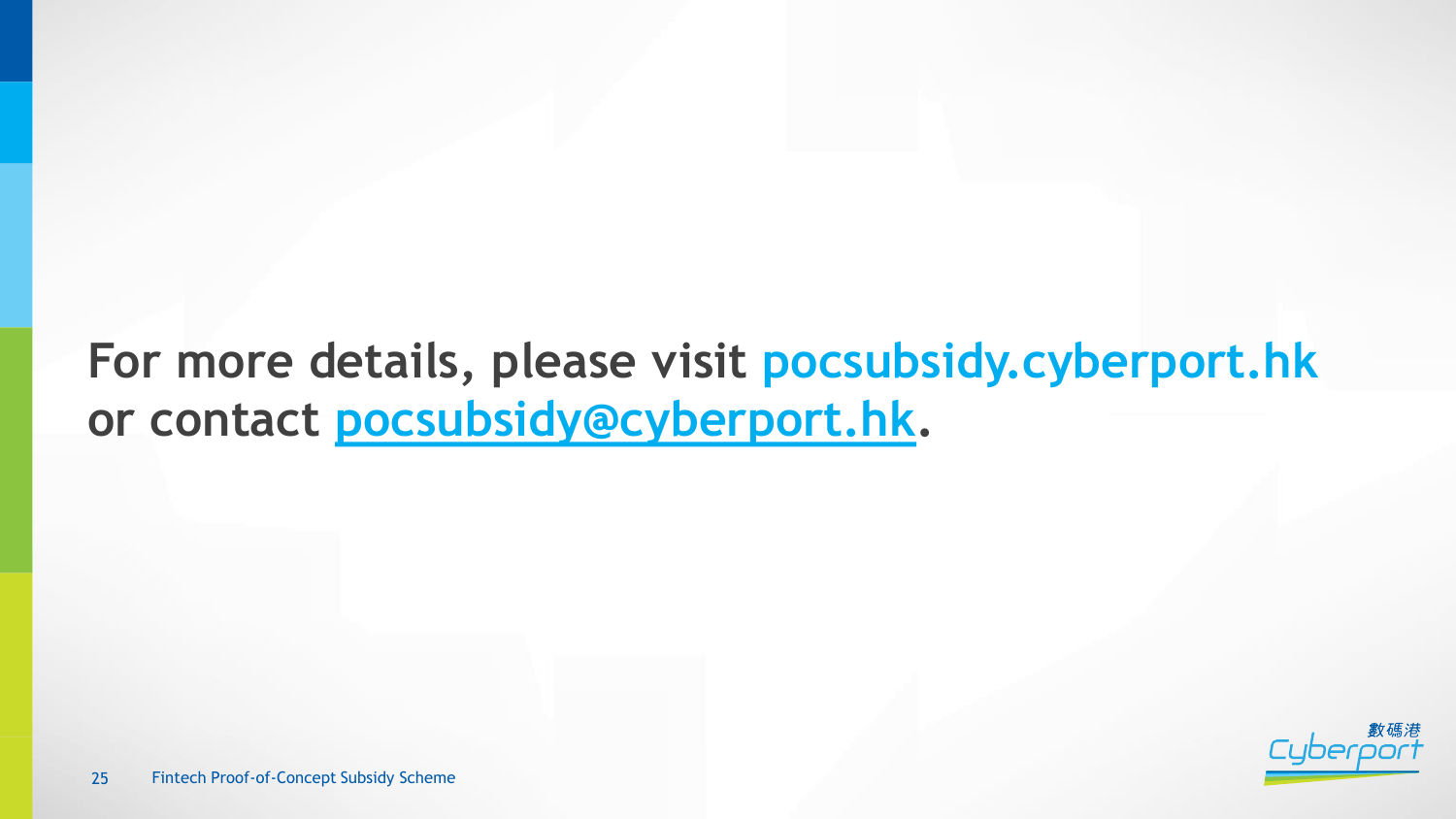#### **Website (pocsubsidy.cyberport.hk)**

101311-

|                                         | <b>Part A - Applicant Details</b>                                                                                        |
|-----------------------------------------|--------------------------------------------------------------------------------------------------------------------------|
|                                         |                                                                                                                          |
|                                         | 柏住上                                                                                                                      |
|                                         |                                                                                                                          |
|                                         | <b>Fintech Proof-of-Concept Subsidy Scheme</b>                                                                           |
|                                         |                                                                                                                          |
| * Applicant Company/ Organisation Name  |                                                                                                                          |
|                                         |                                                                                                                          |
| Applicant Company/ Organisation Website | * Holder of Business Registration Certificate/ Other                                                                     |
| http://                                 | <b>Registration Details</b>                                                                                              |
|                                         |                                                                                                                          |
| * Year of Establishment (e.g. 2018)     | * No. of Persons Employed In Hong Kong                                                                                   |
|                                         |                                                                                                                          |
| * Contact Person                        |                                                                                                                          |
|                                         | * Business Registration No./ Other Registration No. (It will<br>be used for future logIn; For Business Registration No., |
| * Contact Number                        | please enter the first 8 digits only)                                                                                    |
|                                         |                                                                                                                          |
| * Contact Email                         | * Password (will be used for future login; must contain at                                                               |
|                                         | least 8 characters, can only consist of alphabets and/or<br>numbers)                                                     |
|                                         |                                                                                                                          |
|                                         | * Verlfy Password                                                                                                        |
|                                         |                                                                                                                          |